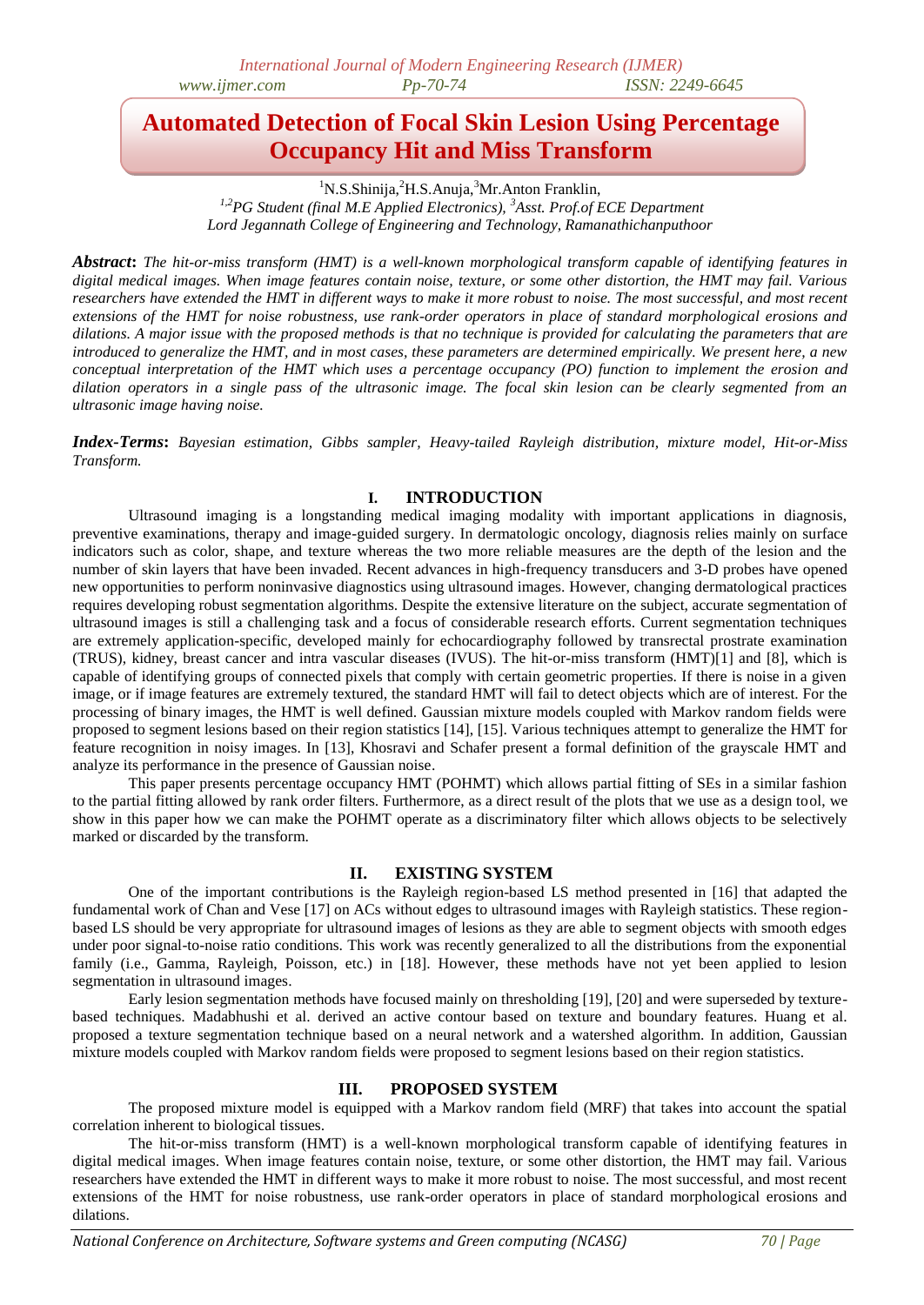A major issue with the proposed methods is that no technique is provided for calculating the parameters that are introduced to generalize the HMT, and, in most cases, these parameters are determined empirically. We present here, a new conceptual interpretation of the HMT which uses a percentage occupancy (PO) function to implement the erosion and dilation operators in a single pass of the ultrasonic image. The focal skin lesion can be clearly segmented from an ultrasonic image having noise.

## **IV. PROBLEM STATEMENT**

This section describes the mixture model used for ultrasound image voxels.

#### **A. Bayesian Approach**

The Bayesian approach we describe bases inferences on exact posterior distributions for the parameters and latent variables estimated by Markov chain Monte Carlo. As sample sizes increase, Bayesian and frequentist estimators of the parameters should converge. However, an appealing feature of the Bayesian approach is that posterior distributions are obtained not only for the parameters, but also for the latent variables. The Bayesian approach yields estimates of the exact joint posterior distribution of the latent variables. This model requires defining the likelihood and the priors for the unknown parameters.

The likelihood of the Bayesian model can be written as P(r\ $\theta$ , z) =  $\prod_{k=1}^{k} \prod_{n \geq n} \prod_{n \geq n} = k$   $p_{nR}(r_n|\alpha_k, \gamma_k)$  (1)

The probability density function (pdf) of an  $\alpha$ -Rayleigh distribution with parameters  $\alpha_k$  and  $\gamma_k$  and  $J_0$  is given by

 $p_{nR}(r_n)\dot{a}_k$ ,  $\gamma_k$ ) =  $r_n \int_0^{\infty} \lambda \exp[-(\gamma_k \lambda)^{\alpha k}] J_0(r_n\lambda) d\lambda$  (2)

The approximation of the likelihood function involves the computation of the following indefinite integral

 $\int_0^{\infty} \lambda \exp[-(\gamma_k \lambda)^{\alpha k}] J_0(r_n \lambda) d\lambda$  (3)

The integral can be precomputed for each level and stored in a lookup table.

## **B. Gray Level HMT**

The binary HMT transform by  $_{\text{the}}$  pair (A,B) associates to a binary image X the set X (A,B) of positions where the translate of A fits inside X and at the same time the translate of B fits inside the complement Xc . For the gray-level HMT operator, we use a definition that assigns to A and B gray-levels a and b, respectively. Following this definition, the graylevel (GL) HMT compares at each point p the minimum intensity.



Fig1. Block Diagram of proposed system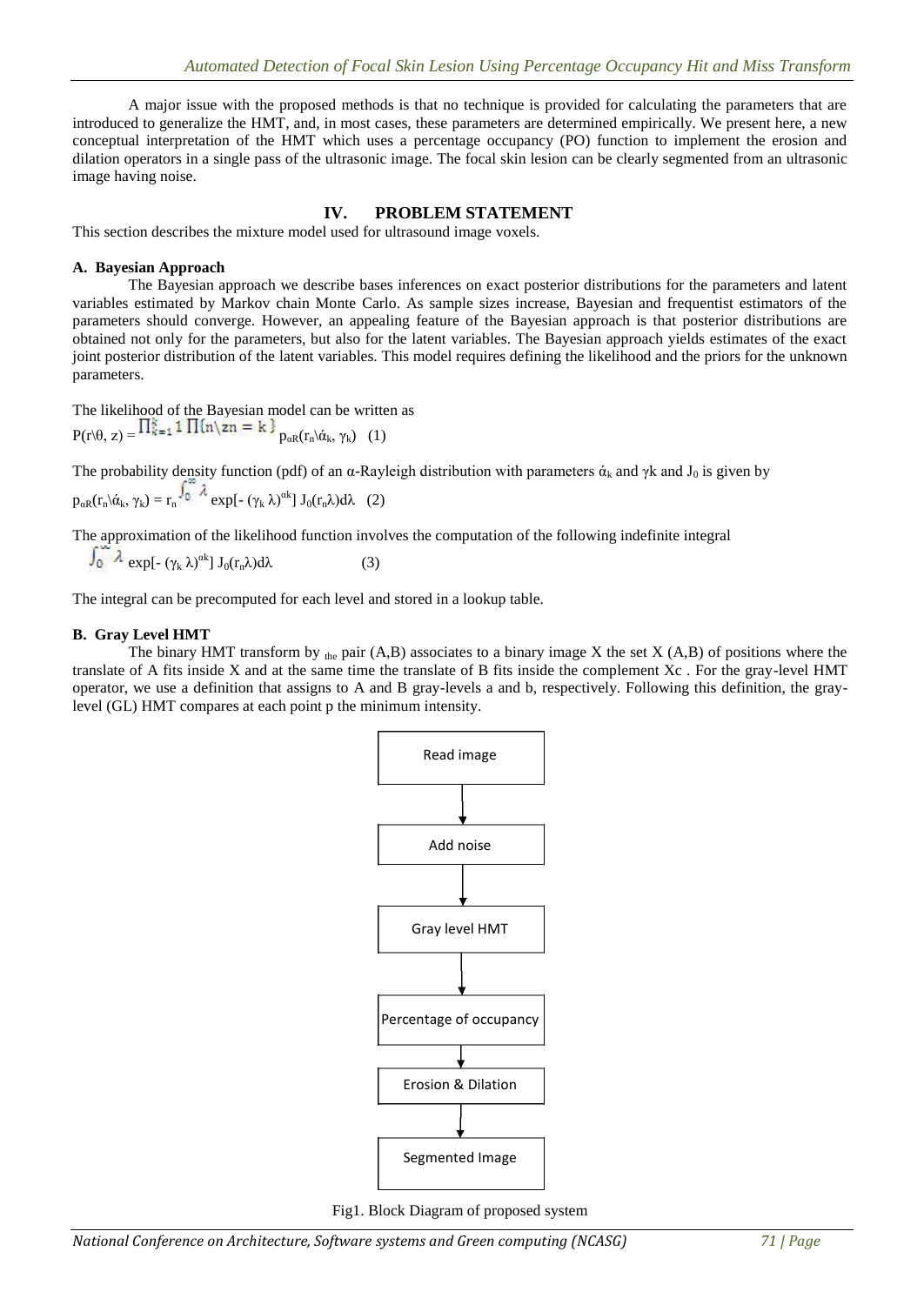## **1. Preprocessing**

For the processing of binary images, the HMT is well defined [2]–[7], and involves searching an image for locations where predefined templates simultaneously fit the image. The templates, known as structuring elements (SEs) in morphology, are designed to match the geometry of objects of interest in the foreground and background of the image. In the preprocessing module we resize the image; we add additive noise and then filter it. The standard model of amplifier noise is additive, Gaussian, independent at each pixel and independent of the signal intensity.

## **2. Morphological operation**

Morphological operation we use Local pixel transformations for processing region shapes. It is most often used on binary images.

Here the Logical transformations based on comparison of pixel neighborhoods" with a pattern. Morphological processing is constructed with operations on sets of pixels. Binary morphology uses only set membership and is indifferent to the value, such as gray level or color, of a pixel. Morphological processing is described almost entirely as operations on sets. In this discussion, a set is a collection of pixels in the context of an image. Our sets will be collections of points on an image grid G of size  $N \times M$  pixels.

#### **3. A Percentage Occupancy HMT**

In the standard HMT the foreground structuring element must fit entirely within the foreground of the object and the background SE must fit entirely within the background surrounding the object. In other words, they must be fully occupied by the foreground and background respectively. Any noise, even just one pixel, in either the foreground or background of the object can prevent an otherwise legitimate hit occurring. The idea behind the POHMT is to make the detection process less sensitive to moderate amounts of noise (or texture) in the image. We propose relaxing the constraint that the SEs must be 100% occupied and allow them to be only partially occupied and to still record a "hit".

Attempts at relaxing these strict constraints have been proposed in [21], [22], and [23]– [25]; however, in this paper we introduce a new design tool in order to set the appropriate level of partial (or percentage) occupancy. This tool may also be used in order to set the parameters for equivalent methods in an objective rather than an empirical way.

#### **4. Segmentation**

Segmentation is the process of partitioning a digital image into multiple segments(sets of pixels, also known as superpixels). The goal of segmentation is to simplify and/or change the representation of an image into something that is more meaningful and easier to analyze. Image segmentation is typically used to locate objects and boundaries (lines, curves, etc.) in images. More precisely, image segmentation is the process of assigning a label to every pixel in an image such that pixels with the same label share certain visual characteristics.

#### **5. Performance Analysis**

In performance analysis we compare the performance of the proposed system with the existing system in an image such that pixels with the same label share certain visual characteristics.



Fig2. An example of the noisy biological image

## **V. EXPERIMENTAL RESULTS**

Here, we test the performance of the POHMT to detect a biological cell in a series of very noisy images .Firstly as it processes the image in a single pass. Second, a fast POHMT has been implemented using techniques similar to those used to optimize median filtering [26] and by observation of the data, it is evident that the shape and orientation of the cell changes between the images. The first stage in the process is to generate a PO plot for each feature of interest in the test set in order to determine an appropriate level for P. Although the cell is not a constant shape and size in all images, we can design B such that its elements corresponding to  $B_{FG}$  will fit inside it in each image. Similarly,  $B_{BG}$  was designed to encompass all of the features of interest in each image to guarantee that we can detect the cell in all possible orientations and variations of shape and size. By increasing the spatial distance between the SEs, as we are here, it can be argued that the transform may produce erroneous hits. If a problem occurs, this issue can easily be overcome by exploiting the discriminatory property of the POHMT.We also note that, although automatic techniques are available for SE design we have used a manual method here to compare our method with the one presented in [22].We have used square SEs for processing simplicity; however, this may be readily extended to arbitrarily shaped SEs using the method described in [27]. B was used to generate a PO plot for each image in the training set in order to obtain a suitable level for , such that the feature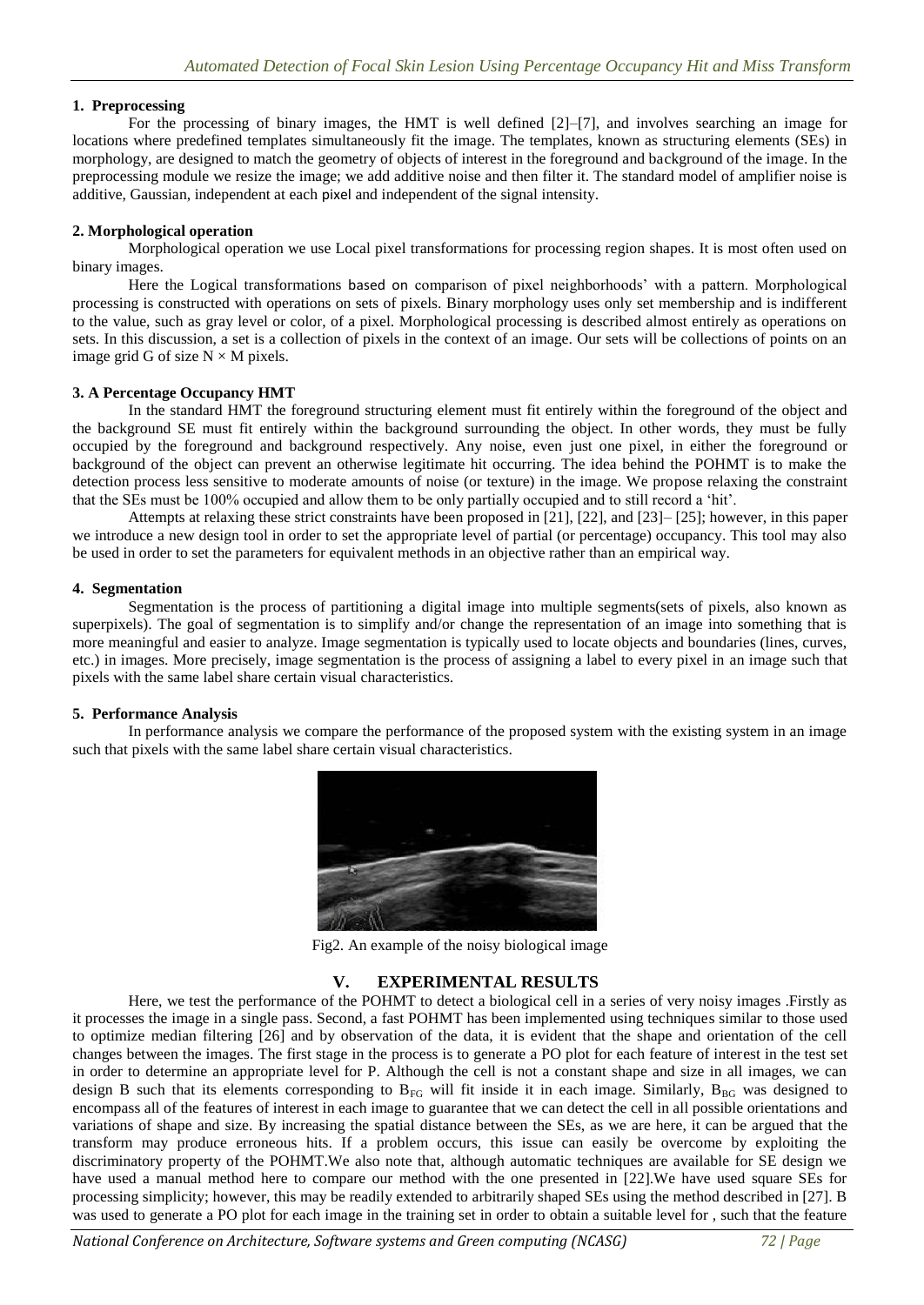could be detected in the test set, without picking up erroneous hits. Clearly, by reference of the PO plot, setting 81% is sufficient to ensure that this feature may be detected using one composite SE for the entire test set. The POHMT was calculated for foreground and background image in the test set where the results of applying this transform and reconstructing the features of interest that have been marked are shown in fig 3. To improve visibility, we have dilated each image resulting from the opening by reconstruction.



#### **VI. CONCLUSION**

In this paper, we have presented an extension of the grayscale HMT following the definition given by Soille, although various definitions exist in the literature. We have shown the equivalences between these extensions, and we have highlighted the reasons that noise in images may cause these transforms to fail. We have presented a solution that offers improved robustness to noise, in the form of a POHMT, which relaxes the fitting criteria of the SEs making them more flexible such that they can successfully detect image features even in very noisy conditions of a POHMT, which relaxes the fitting criteria of the SEs making them more flexible such that they can successfully detect image features even in very noisy conditions In addition to the POHMT, we have shown in this paper a novel design tool in the form of a PO plot. The plot can be used to set the only parameter required by the POHMT and can be used by other researchers to set parameters for their own routines. We have given various examples of how this can be achieved, and we have used the PO plot to incorporate some suggested modifications by other researchers to make the grayscale HMT perform better in the presence of noise. When performing the HMT and using the suggested modifications, we have shown that image features can be detected in noise, but unlike the POHMT, there are also a large number of false positives in the result. Further to the PO plot being used to set parameters for grayscale HMTs in noise, we have shown that this tool provides some additional benefits. The discriminatory filter aspect of the POHMT which is a direct result of analyzing the PO plot, allows us to differentiate between objects in the image that we wish to detect and others which may appear visually similar in the spatial domain but that are not of interest. On the set of images containing the noisy biological cell, the fast POHMT executed in less than one second while detecting the image features of interest. We have shown that our method outperforms all of the grayscale HMTs that have been discussed in this paper when images are noisy and that even using the an that even using the suggested techniques for improved robustness to noise, we still achieve better results. We have also shown that our method achieves better results than the most recent extension of the HMT presented by Perret *et al.* and we have verified this using their images. Although the applications of this method have been demonstrated for images of a biological and astronomical nature, our method may be applied to any feature recognition problem. The only requirement of this routine is that we must know the spatial characteristics of pattern that we seek ,however this requirement is consistent with most morphological operations.

#### **REFERENCES**

- [1] M. A. Pereyra, N. Dobigeon, H. Batatia, and J.-Y. Tourneret, "Segmentation of ultrasound images using a spatially coherent generalized Rayleigh mixture model," in *Proc. Eur. Signal Process. Conf. (EUSIPCO)*, Barcelona, Spain, Sep. 2011, pp. 664–668
- [2] J. Serra*, Image Analysis and Mathematical Morphology*. London, U.K.: Academic, 1982.
- [3] H. J. Heijmans*, Morphological Operators*. New York: Academic,1994
- [4] R. M. Haralick and L. G. Shapiro*, Computer and Robot Vision*. NewYork: Addison-Wesley, 1992.
- [5] R. C. Gonzalez and R. E. Woods*, Digital Image Processing*, 3rd ed Upper Saddle River, NJ: Pearson Prentice-Hall, 2008.
- [6] M. Sonka, V. Hlavac, and R. Boyle*, Image Processing, Analysis and Machine Vision*. London, U.K.: Chapman & Hall, 1993.
- [7] P. Soille*, Morphological Image Analysis: Principles and Applications*.New York: Springer, 2003.
- [8] J. Noble and D. Boukerroui, "Ultrasound image segmentation: Asurvey," *IEEE Trans. Med. Imag.*, vol. 25, no. 8, pp. 987–1010, Aug. 2006.
- [9] K. Horsch, M. L. Giger, L. A. Venta, and C. J. Vyborny, "Automaticsegmentation of breast lesions on ultrasound," *Med. Phys.*, vol. 28, no.8, pp. 1652–1659, 2001.
- [10] I.-S. Jung, D. Thapa, and G.-N. Wang, "Automatic segmentation and diagnosis of breast lesions using morphology method based on ultrasound,"in *Fuzzy Systems and Knowledge Discovery*, L. Wang and Y.Jin, Eds. Berlin, Germany: Springer, 2005, vol. 3614, Lecture Notes in Computer Science, pp. 491.